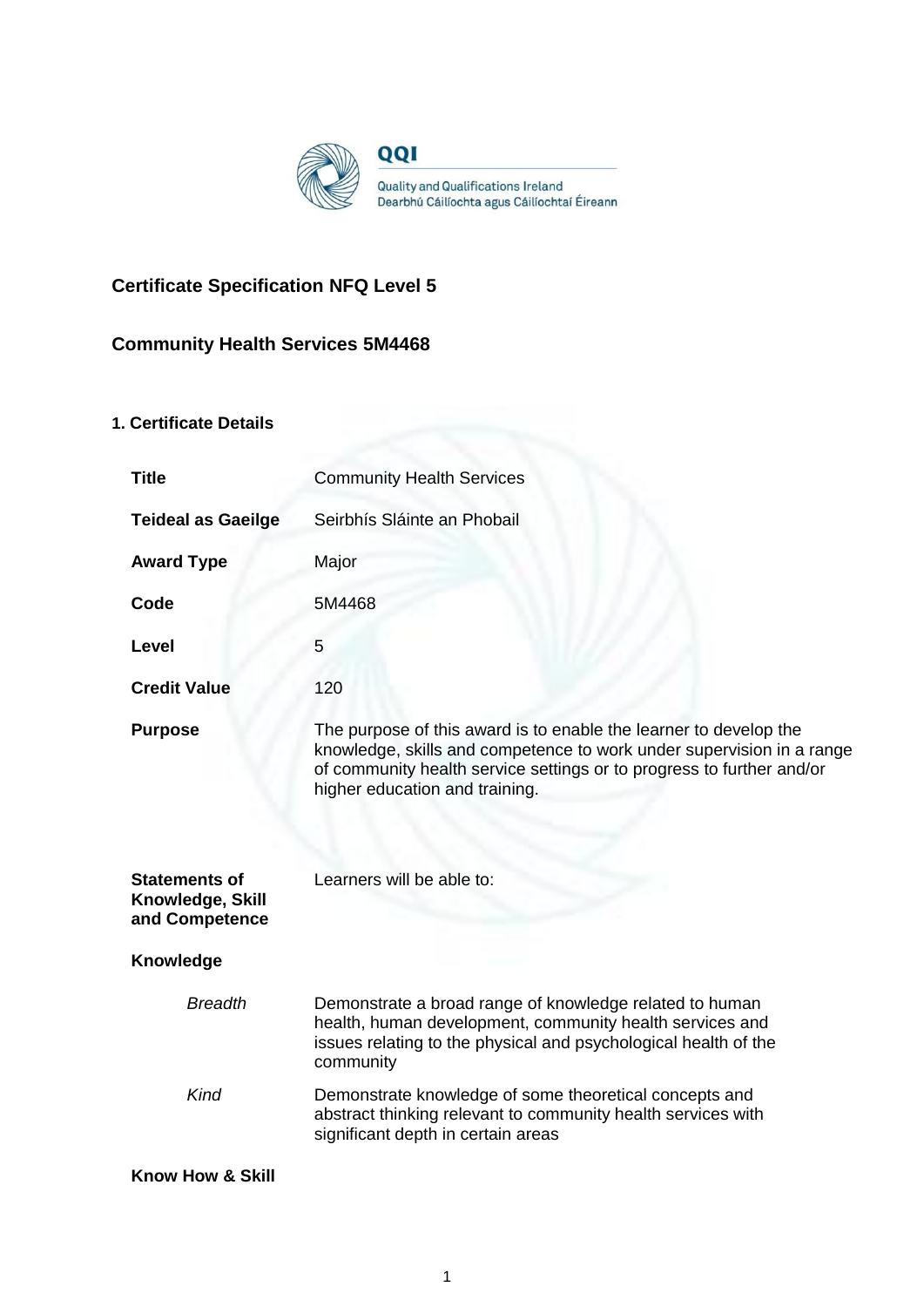|                                     | Range                | Demonstrate a broad range of practical, interpersonal and<br>communication skills in providing for the diverse needs of<br>individuals, groups and organisations in the community health<br>service environment                                                                                                                      |
|-------------------------------------|----------------------|--------------------------------------------------------------------------------------------------------------------------------------------------------------------------------------------------------------------------------------------------------------------------------------------------------------------------------------|
|                                     | Selectivity          | Exercise judgement in selecting appropriate responses and<br>solutions to routine, varied and unfamiliar situations and<br>challenges within a community health service context                                                                                                                                                      |
| <b>Competence</b>                   |                      |                                                                                                                                                                                                                                                                                                                                      |
|                                     | Context              | Demonstrate practical and technical knowledge, skills and<br>abilities within a range of community health service settings                                                                                                                                                                                                           |
| Role                                |                      | Contribute to the appraisal, planning, application and<br>evaluation of a range of supports for individuals, groups and<br>organisations in the community health service sector                                                                                                                                                      |
|                                     | Learning to<br>Learn | Take responsibility for own learning in a structured context                                                                                                                                                                                                                                                                         |
| Insight                             |                      | Reflect on personal practice to inform self-understanding and<br>personal development.                                                                                                                                                                                                                                               |
|                                     |                      | The learning outcomes associated with this award are outlined<br>in the associated Component Specifications.                                                                                                                                                                                                                         |
| <b>Access</b>                       |                      | To access programmes leading to this award the learner<br>should have reached the standards of knowledge, skill and<br>competence associated with the preceding level of the<br>National Framework of Qualifications. This may have been<br>achieved through a formal qualification or through relevant life<br>and work experience. |
| <b>Transfer</b>                     |                      | Achievement of this award will enable the learner to transfer to<br>other appropriate programmes leading to awards at the same<br>level of the National Framework of Qualifications.                                                                                                                                                 |
| Progression                         |                      | Achievement of this award will enable the learner to progress<br>to other appropriate programmes leading to awards at the next<br>or higher levels of the National Framework of Qualifications.                                                                                                                                      |
| <b>Progression</b><br><b>Awards</b> |                      | Learners who successfully complete this award may progress<br>to a range of different awards.                                                                                                                                                                                                                                        |
| Grading                             |                      | Pass                                                                                                                                                                                                                                                                                                                                 |
|                                     |                      | Merit                                                                                                                                                                                                                                                                                                                                |
|                                     |                      | <b>Distinction</b>                                                                                                                                                                                                                                                                                                                   |
|                                     |                      | The grade achieved will be determined by the grades achieved<br>on the components                                                                                                                                                                                                                                                    |

## **2. Certificate Requirements**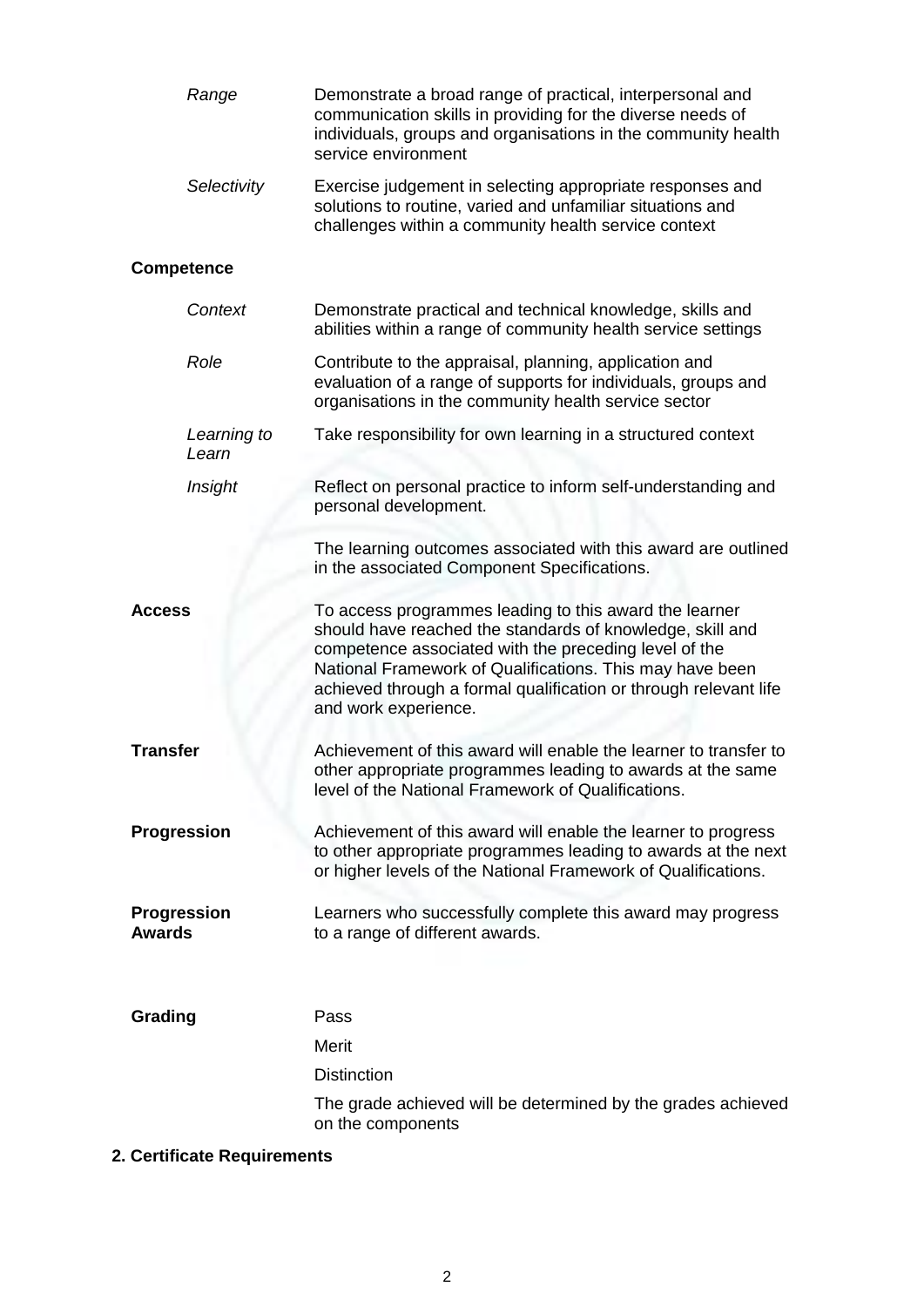**The total credit value required for this certificate is 120. This will be achieved by completing:**

| <b>Award Code</b> | <b>Title</b>                                               | Level | <b>Credit Value</b> |
|-------------------|------------------------------------------------------------|-------|---------------------|
|                   | All of the following component(s)                          |       |                     |
|                   | A minimum credit value of 30 from the following components |       |                     |
| 5N0749            | Anatomy and Physiology                                     | 5     | 15                  |
| 5N0758            | <b>Care Support</b>                                        | 5     | 15                  |
| 5N1279            | Human Growth and Development                               | 5     | 15                  |
| 5N1764            | <b>Child Development</b>                                   | 5     | 15                  |
| 5N1773            | Early Childhood Education and Play                         | 5     | 15                  |
| 5N1794            | Safety and Health at Work                                  | 5     | 15                  |
| 5N2006            | <b>Nutrition</b>                                           | 5     | 15                  |
| 5N2668            | <b>Exercise and Fitness</b>                                | 5     | 15                  |
| 5N2705            | <b>Care Provision and Practice</b>                         | 5     | 15                  |
| 5N4325            | <b>Nursing Theory and Practice</b>                         | 5     | 15                  |
|                   | A minimum credit value of 15 from the following components |       |                     |
| 5N0972            | <b>Customer Service</b>                                    | 5     | 15                  |
| 5N1367            | Teamworking                                                | 5     | 15                  |
| 5N1390            | <b>Personal Effectiveness</b>                              | 5     | 15                  |
| 5N0690            | Communications                                             | 5     | 15                  |
|                   | A minimum credit value of 15 from the following components |       |                     |
| 5N1433            | <b>Work Practice</b>                                       | 5     | 15                  |
| 5N1356            | <b>Work Experience</b>                                     | 5     | 15                  |
|                   | A minimum credit value of 30 from the following components |       |                     |
| 5N1358            | <b>Word Processing</b>                                     | 5     | 15                  |
| 5N1351            | <b>Behavioural Studies</b>                                 | 5     | 15                  |
| 5N1273            | <b>Equality and Disability</b>                             | 5     | 15                  |
| 5N0754            | Psychology                                                 | 5     | 15                  |
| 5N1460            | Physics                                                    | 5     | 15                  |
| 5N1652            | <b>Intellectual Disability Studies</b>                     | 5     | 15                  |
| 5N1709            | <b>Understanding Special Needs</b>                         | 5     | 15                  |
| 5N1728            | Person Centred Focus to Disability                         | 5     | 15                  |
| 5N1394            | <b>Legal Practice and Procedures</b>                       | 5     | 15                  |
| 5N1407            | <b>Reception and Frontline Office Skills</b>               | 5     | 15                  |
| 5N1370            | <b>Social Studies</b>                                      | 5     | 15                  |
| 5N4466            | <b>Family Studies</b>                                      | 5     | 15                  |
| 5N4890            | <b>Emergency Department Care Skills</b>                    | 5     | 15                  |
| 5N5371            | Reflexology                                                | 5     | 15                  |
| 5N2706            | Care of the Older Person                                   | 5     | 15                  |
| 5N2746            | <b>Biology</b>                                             | 5     | 15                  |
| 5N3026            | <b>Community Arts Context and Practice</b>                 | 5     | 15                  |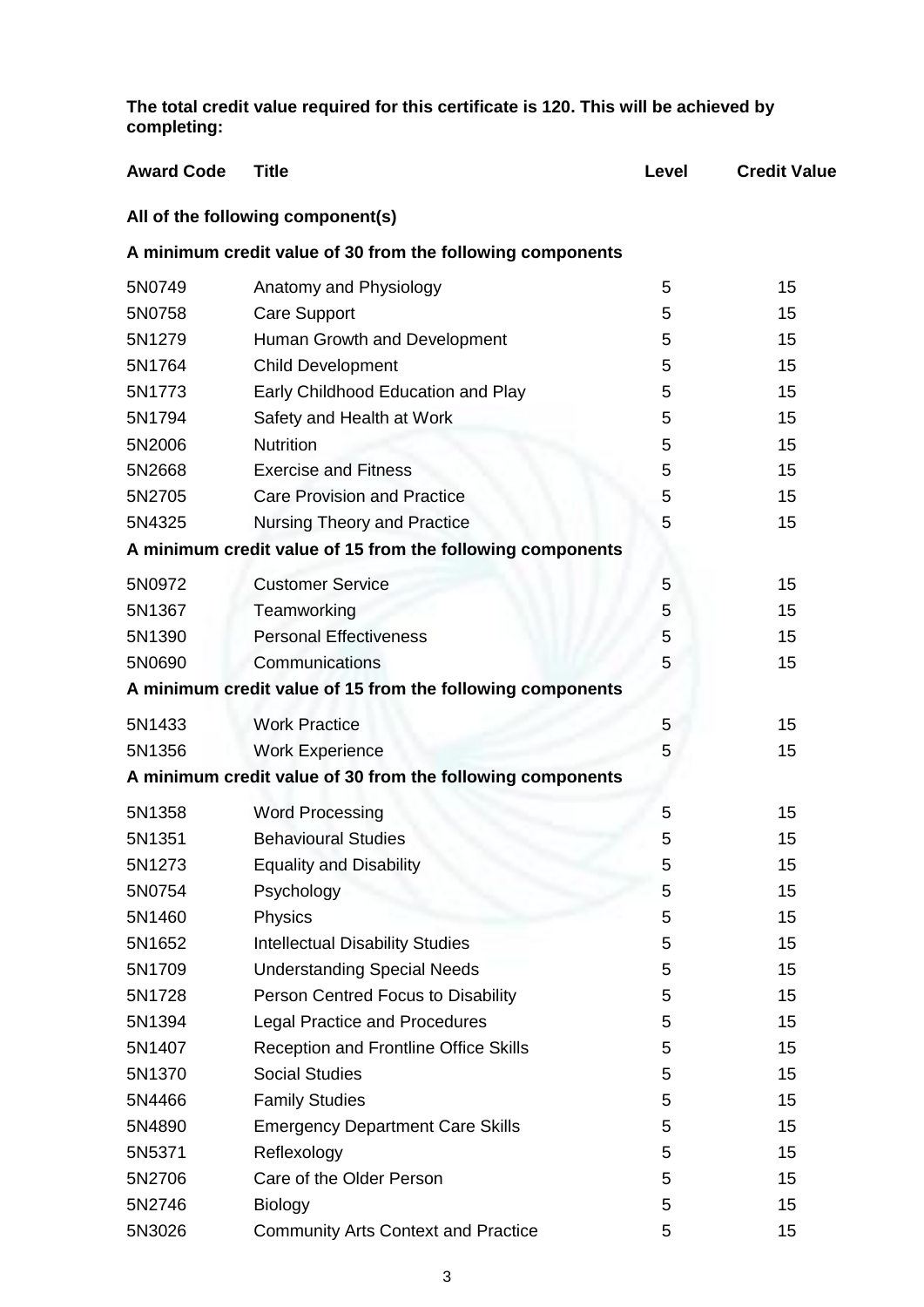| 5N3470 | Beauty Industry Ethics and Practice | 5 | 15 |
|--------|-------------------------------------|---|----|
| 5N3586 | <b>Human Resources</b>              | 5 | 15 |
| 5N2066 | <b>Statistics</b>                   | 5 | 15 |
| 5N1833 | <b>Mathematics</b>                  | 5 | 15 |
| 5N1977 | <b>Spreadsheet Methods</b>          | 5 | 15 |
| 5N1779 | Infant and Toddler Years            | 5 | 15 |
| 5N1786 | <b>Special Needs Assisting</b>      | 5 | 15 |
| 5N1765 | Child Health and Well Being         | 5 | 15 |

The remaining credit value of 30 can be obtained by using relevant component(s) from level 5. A maximum of 15 credits may be used from either level 4 or level 6.

## **3. Supporting Documentation**

None

#### **4. Specific Validation Requirements**

There are no specific validation requirements

## **5. Europass Certificate Supplement**

The Europass Certificate Supplement for this award can be accessed at: **[www.qqi.ie](http://www.qqi.ie/)**.

#### **6. FET Award Standards**

QQI award standards are determined within the National Framework of Qualifications (NFQ), http://www.nfg-qqi.com. QQI determines standards for the education and training awards that it makes itself and that are made by providers to whom it has delegated authority to make an award. Providers offering programmes leading to QQI awards **must** have their programme(s) validated in accordance with current validation policy (see [www.qqi.ie\)](http://www.qqi.ie/).

Award standards are designed to be consistent with the NFQ's award classes i.e. major, special purpose, supplemental and minor awards. They are expressed in terms of **learning outcomes** i.e. concise statements of what the learner is expected to know or be able to do in order to achieve a particular award. Learning outcomes for QQI awards are contained within the associated specifications:

| <b>AWARD CLASS</b>     | <b>STANDARDS</b>                      | <b>AWARDS</b>                                                 |
|------------------------|---------------------------------------|---------------------------------------------------------------|
| Major Award            | <b>Certificate Specification</b>      | Certificate (Levels 1 to 5)<br>Advanced Certificate (Level 6) |
| Supplemental Award     | <b>Supplemental Specification</b>     | <b>Supplemental Certificate</b><br>(Level 3 to 6)             |
| <b>Special Purpose</b> | <b>Specific Purpose Specification</b> | <b>Specific Purpose Certificate</b><br>(Levels 3 to 6)        |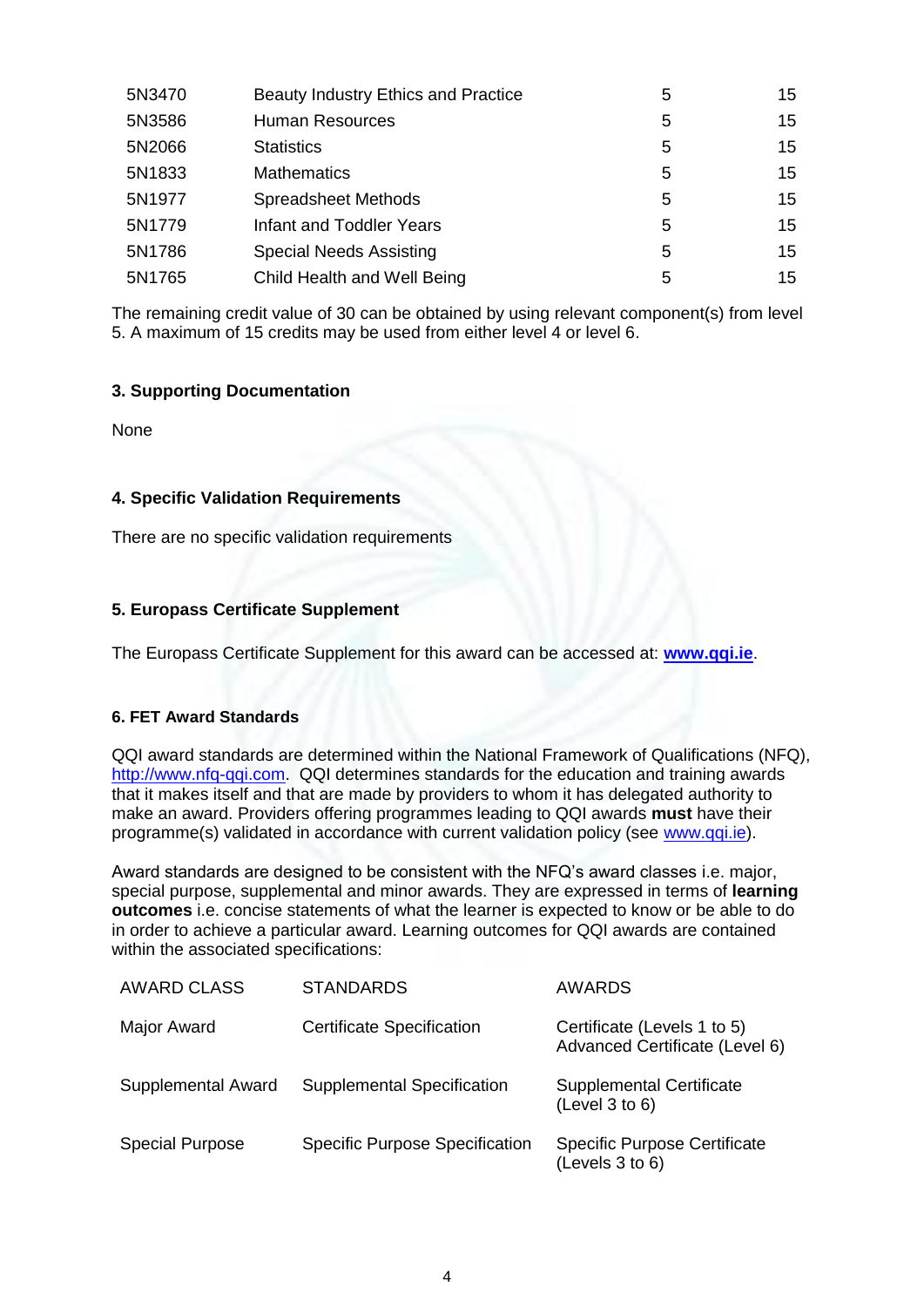(Levels 1 to 6)

Award standards are thresholds, they describe standards of knowledge, skill or competence to be acquired, and where appropriate, demonstrated, by a learner before an award may be made.

Award standards will be reviewed from time to time as necessary. Minor changes may be made by the QQI executive outside the review cycle where necessary. Changes to standards are published on QQI's website. Providers with validated programmes and providers with delegated authority to make awards are responsible for monitoring relevant standards and making necessary responses to changes.

#### **7. FET Credit**

Every FET certificate and component specification includes an FET credit value (Table 1). FET credit is quantified in multiples of 5 FET credits (up to 50 hours of learner effort). Learner effort is based on the time taken by typical learners at the level of the award to achieve the learning outcomes for the award. It includes all learning time involved including: guided learning hours, self-directed learning and assessment.

#### **Table 1: FET Credit Values**

| <b>NFQ</b><br>Level | Major Awards<br><b>Credit Values</b> | <b>Default Credit</b><br><b>Values Minor</b><br>Awards | <b>Other Permitted</b><br><b>Minor Award</b><br><b>Credit Values</b> | Special Purpose and<br><b>Supplemental Award</b><br><b>Credit Value Ranges</b> |
|---------------------|--------------------------------------|--------------------------------------------------------|----------------------------------------------------------------------|--------------------------------------------------------------------------------|
|                     | 20                                   | 5                                                      | 10                                                                   |                                                                                |
| $\overline{2}$      | 30                                   | 5                                                      | 10                                                                   |                                                                                |
| 3                   | 60                                   | 10                                                     | 5,20                                                                 | $>5$ and $< 60$                                                                |
| $\overline{4}$      | 90                                   | 10                                                     | 5,15,20                                                              | $>5$ and $<$ 90                                                                |
| 5                   | 120                                  | 15                                                     | 5,10,30                                                              | $>5$ and $<120$                                                                |
| 6                   | 120                                  | 15                                                     | 5,10,30                                                              | $>5$ and $<120$                                                                |

#### **Guide to Level**

Learning outcomes at this level include a broad range of skills that require some theoretical understanding. The outcomes may relate to engaging in a specific activity, with the capacity to use the instruments and techniques relating to an occupation. They are associated with work being undertaken independently, subject to general direction.

| <b>Strand</b>       | Sub-strand     | <b>Nature of learning</b>                                                                                                                |
|---------------------|----------------|------------------------------------------------------------------------------------------------------------------------------------------|
| Knowledge           | <b>Breadth</b> | Broad range of knowledge                                                                                                                 |
|                     | Kind           | Some theoretical concepts and abstract thinking, with<br>significant depth in some areas.                                                |
|                     |                | Some underpinning theory                                                                                                                 |
| Know How &<br>Skill | Range          | Demonstrate a broad range of specialised skills and tools                                                                                |
|                     | Selectivity    | Evaluate and use information to plan and develop investigative<br>strategies and to determine solutions to varied unfamiliar<br>problems |